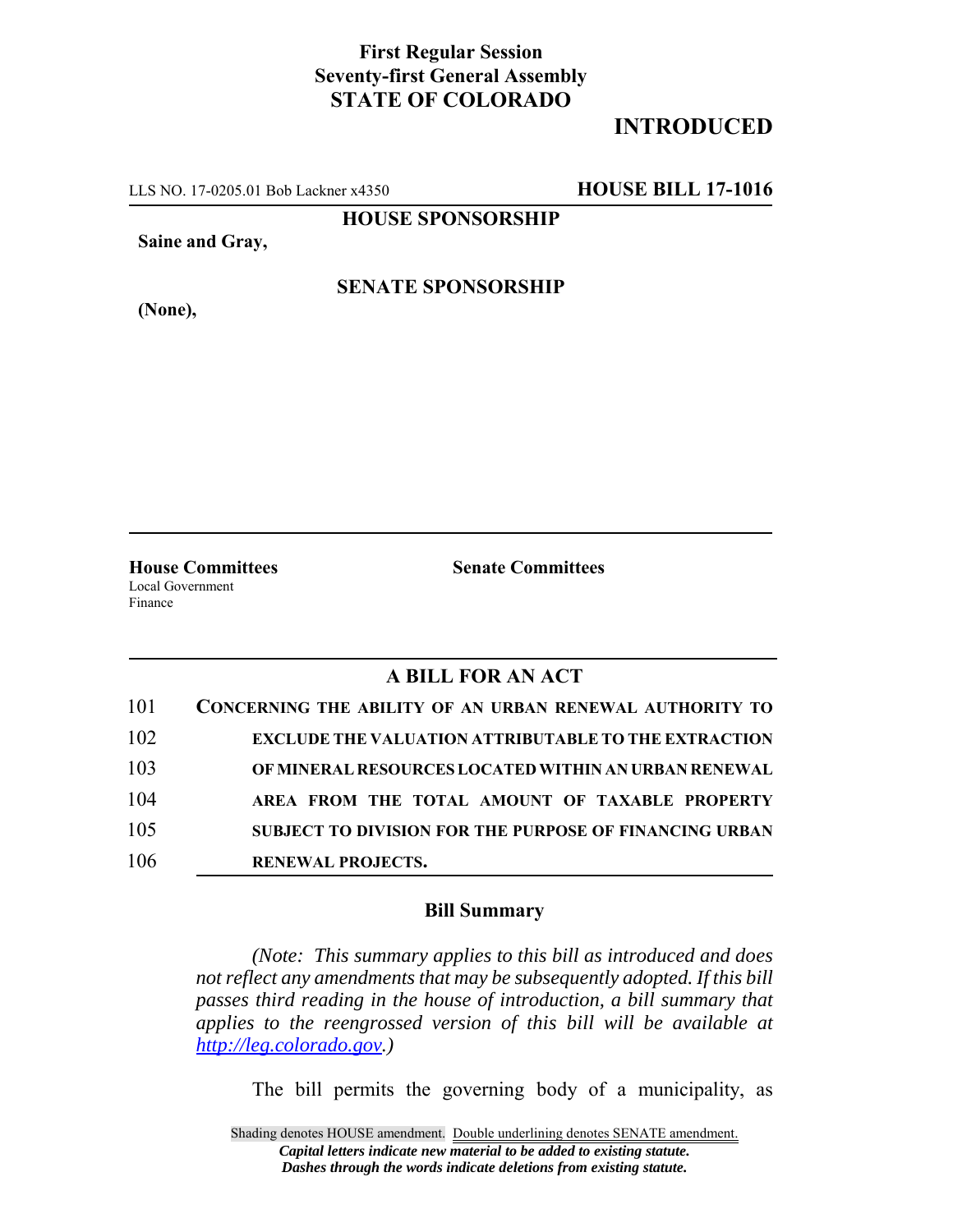applicable, to provide in an urban renewal plan that the valuation attributable to the extraction of mineral resources located within the urban renewal area is not subject to the division of taxes between base and incremental revenues that accompanies the tax increment financing of urban renewal projects. In such circumstances, the taxes levied on the valuation will be distributed to the public bodies as if the urban renewal plan was not in effect.

*Be it enacted by the General Assembly of the State of Colorado:*

 **SECTION 1.** In Colorado Revised Statutes, 31-25-107, **add** (9.6) as follows:

 **31-25-107. Approval of urban renewal plans by local governing body - definitions.** (9.6) NOTWITHSTANDING ANY OTHER PROVISION OF LAW, THE GOVERNING BODY OF THE MUNICIPALITY, AS APPLICABLE, MAY PROVIDE IN AN URBAN RENEWAL PLAN THAT THE VALUATION ATTRIBUTABLE TO THE EXTRACTION OF MINERAL RESOURCES LOCATED WITHIN THE URBAN RENEWAL AREA SHALL NOT BE SUBJECT TO THE DIVISION THAT IS OTHERWISE REQUIRED BY SUBSECTION (9)(a) OF THIS SECTION. IN SUCH CIRCUMSTANCES, THE TAXES LEVIED ON THE VALUATION WILL BE DISTRIBUTED TO THE PUBLIC BODIES AS IF THE URBAN RENEWAL PLAN WAS NOT IN EFFECT. FOR PURPOSES OF THIS SUBSECTION (9.6), "MINERAL RESOURCES" HAS THE SAME MEANING AS SPECIFIED IN SECTION 36-1-100.3 (3).

 **SECTION 2. Act subject to petition - effective date - applicability.** (1) This act takes effect at 12:01 a.m. on the day following the expiration of the ninety-day period after final adjournment of the general assembly (August 9, 2017, if adjournment sine die is on May 10, 2017); except that, if a referendum petition is filed pursuant to section 1 (3) of article V of the state constitution against this act or an item, section, or part of this act within such period, then the act, item, section, or part